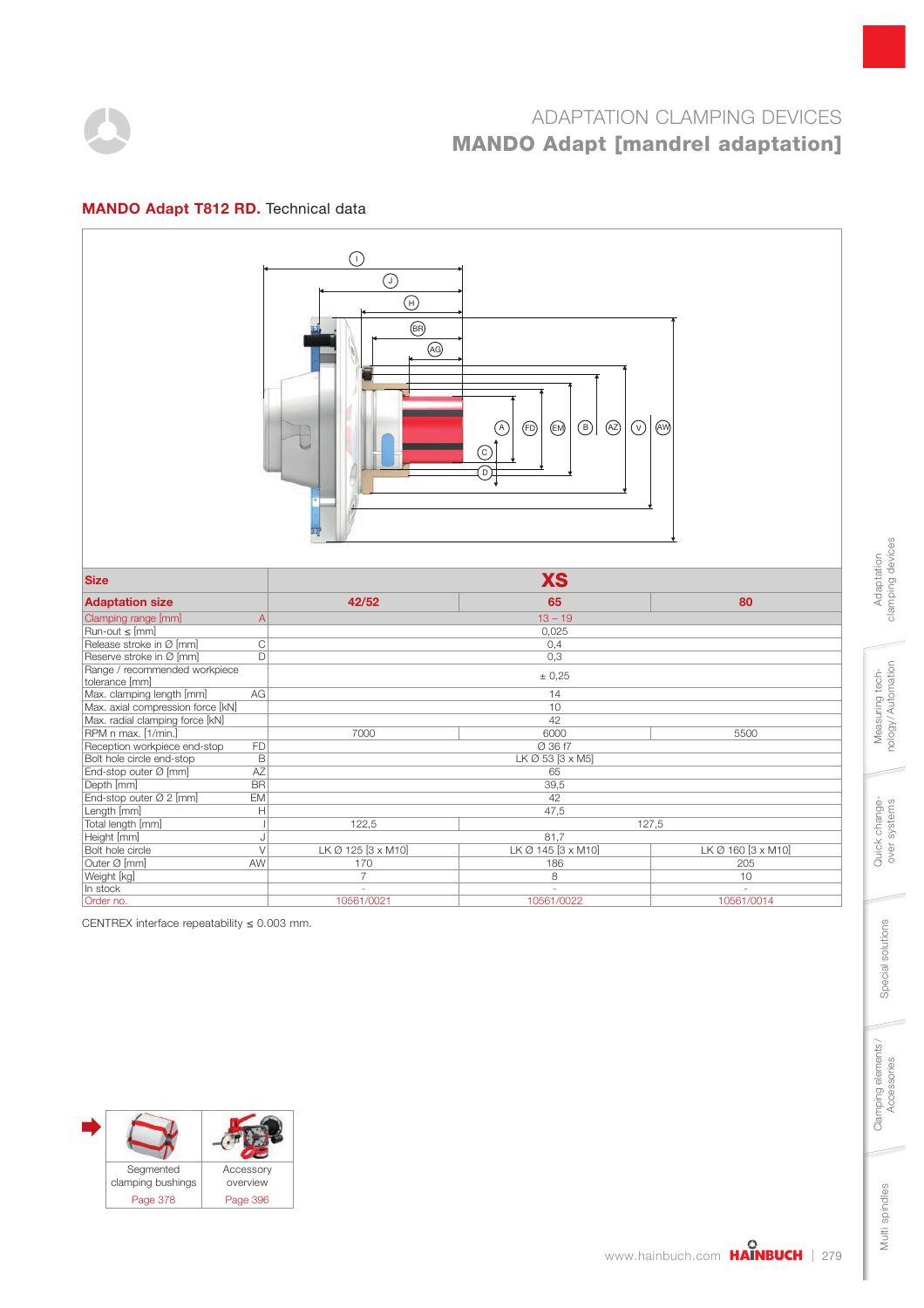### MANDO Adapt T812 RD. Technical data



CENTREX interface repeatability  $\leq 0.003$  mm.

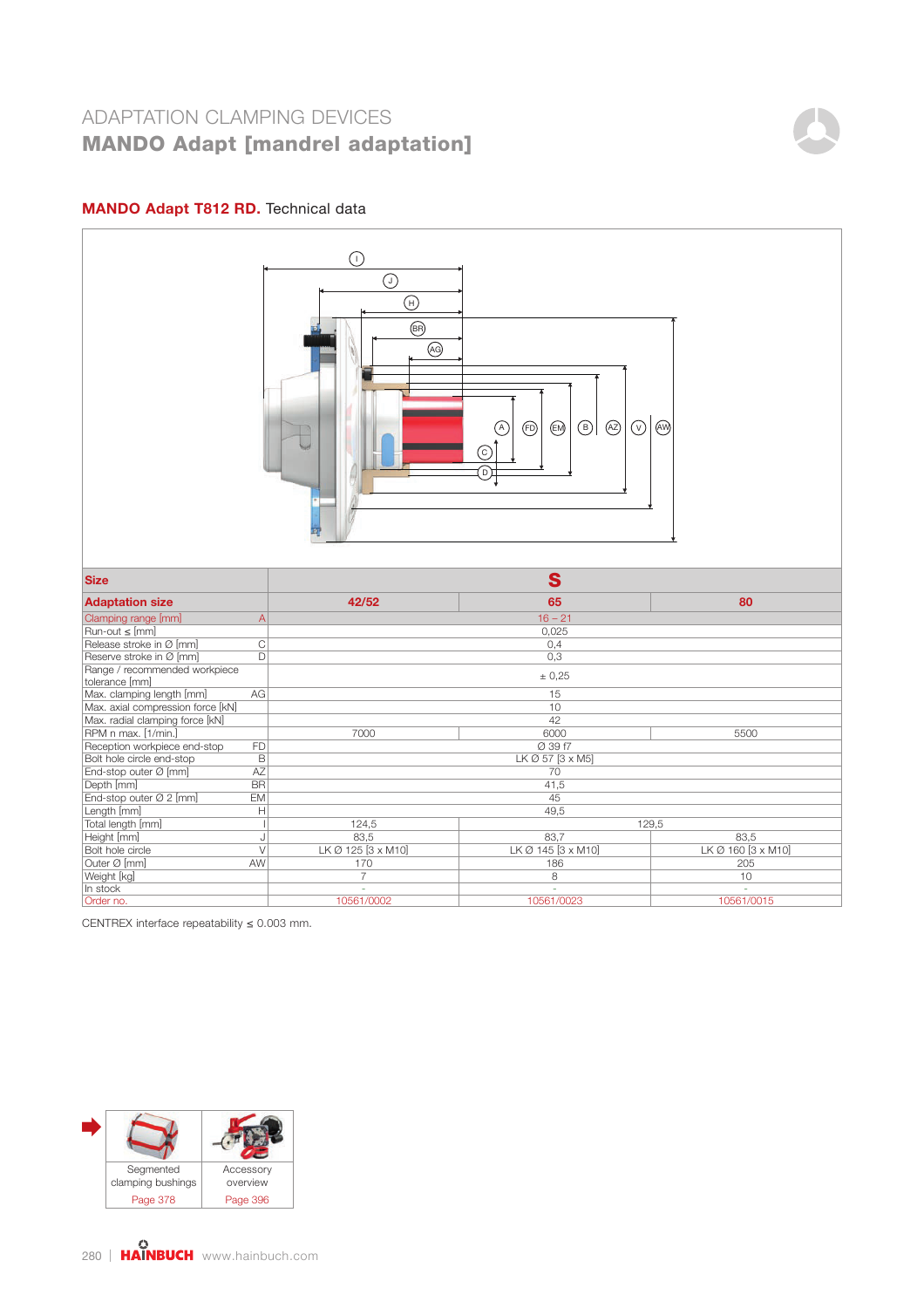

### MANDO Adapt T812 RD. Technical data



CENTREX interface repeatability  $\leq 0.003$  mm.



clamping devices clamping devices Adaptation Adaptation

Multi spindles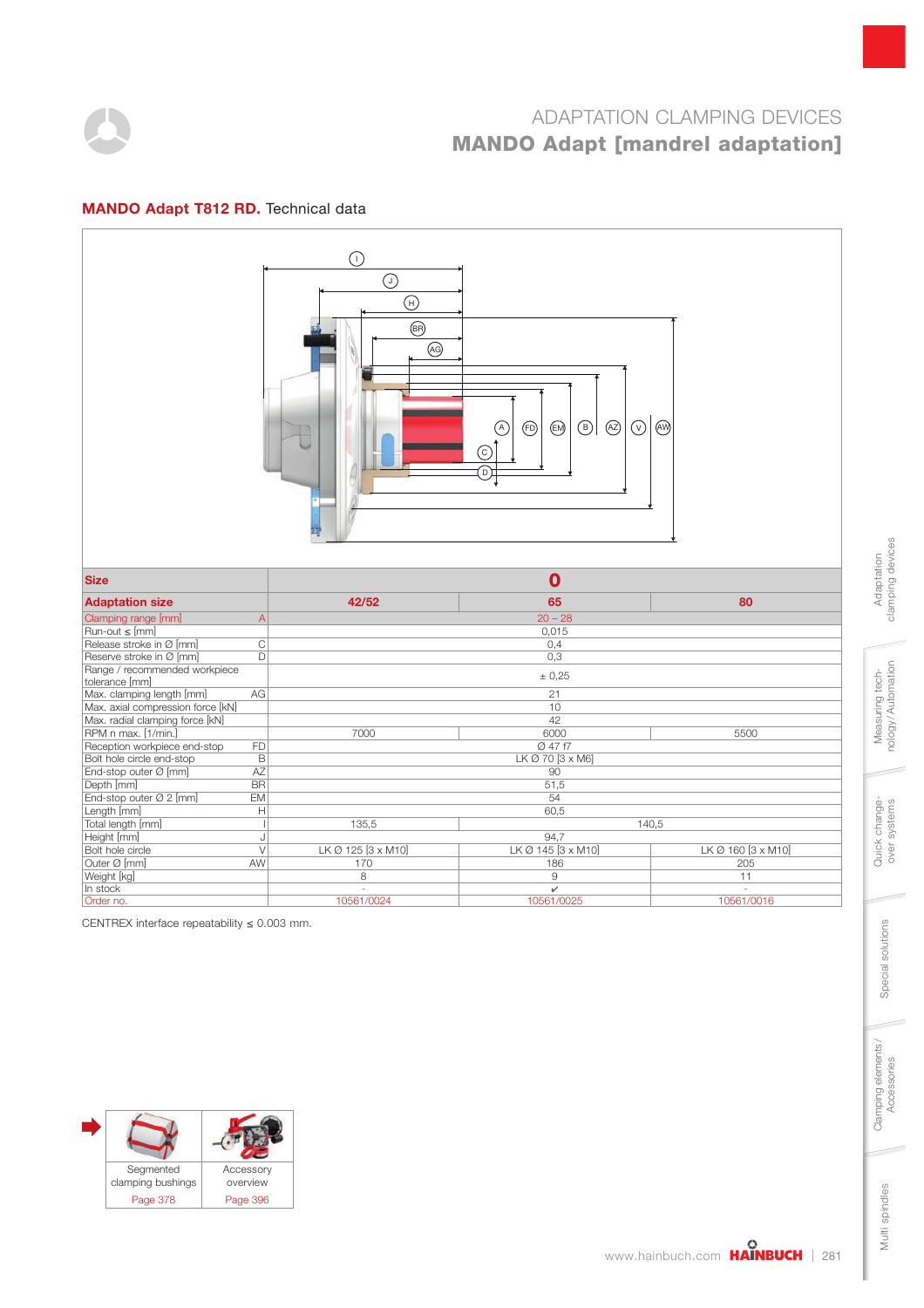### MANDO Adapt T812 RD. Technical data



CENTREX interface repeatability  $\leq 0.003$  mm.

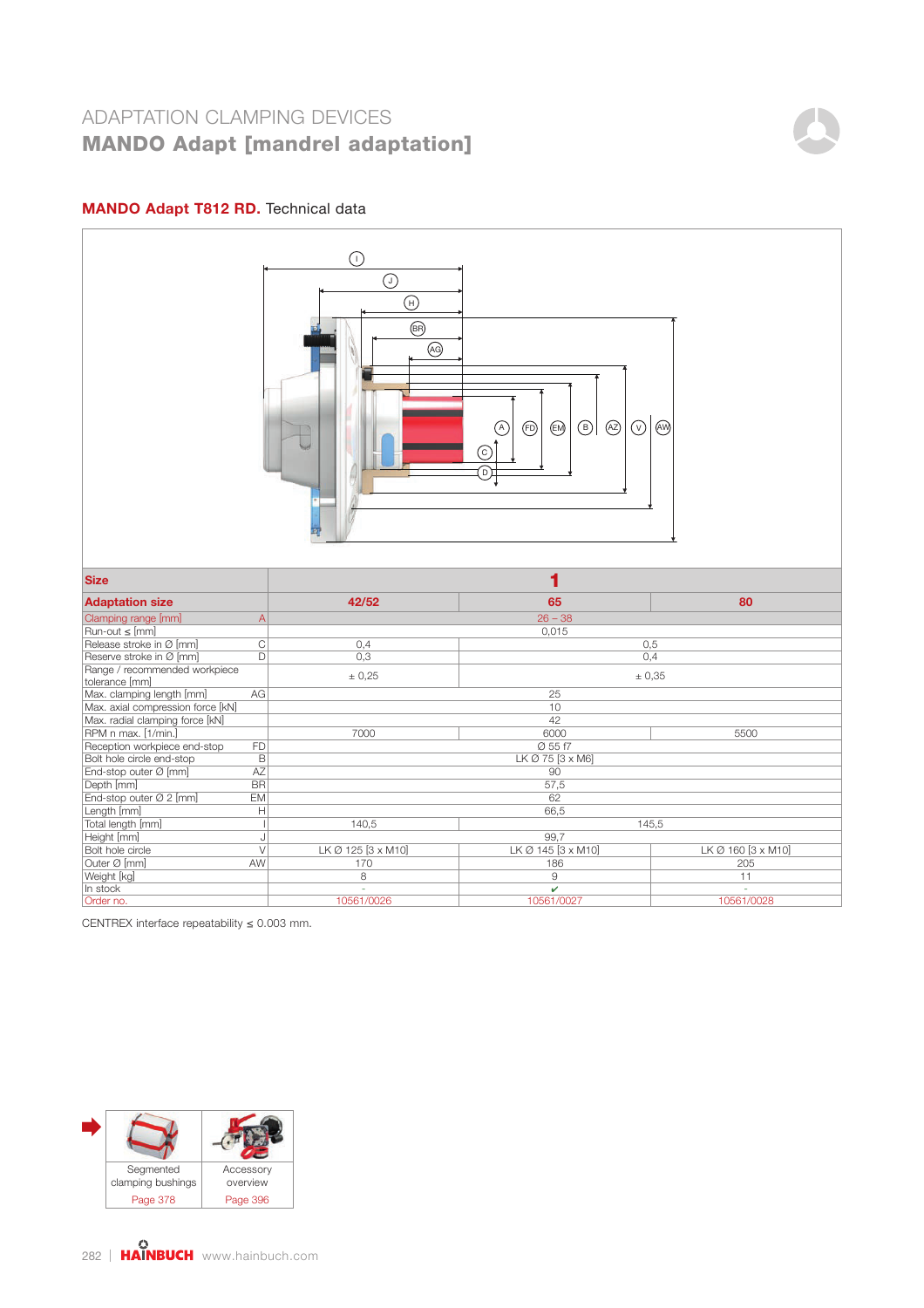

### MANDO Adapt T812 RD. Technical data



CENTREX interface repeatability  $\leq 0.003$  mm.



clamping devices clamping devices Adaptation Adaptation

Multi spindles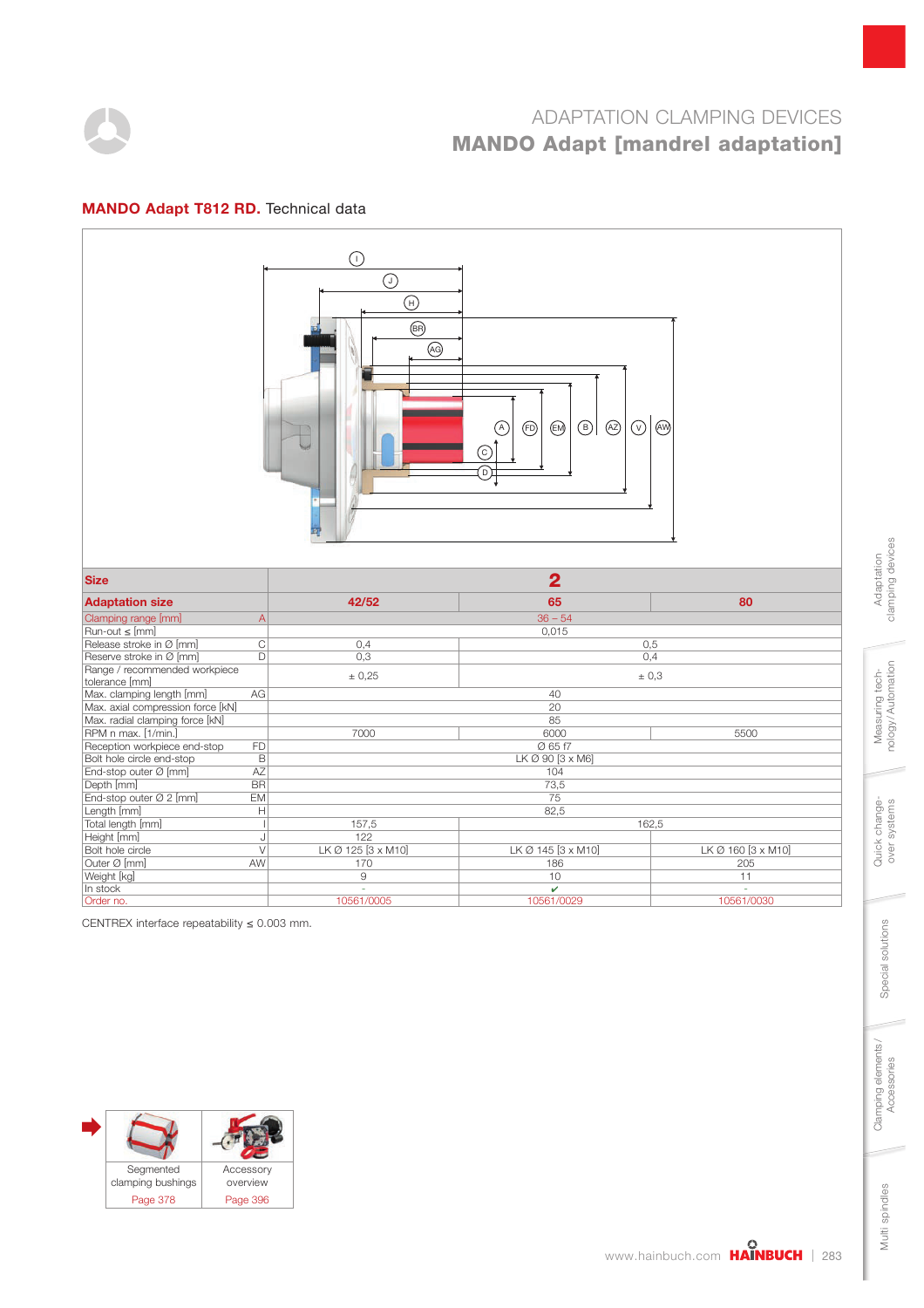### MANDO Adapt T812 RD. Technical data



CENTREX interface repeatability  $\leq 0.003$  mm.